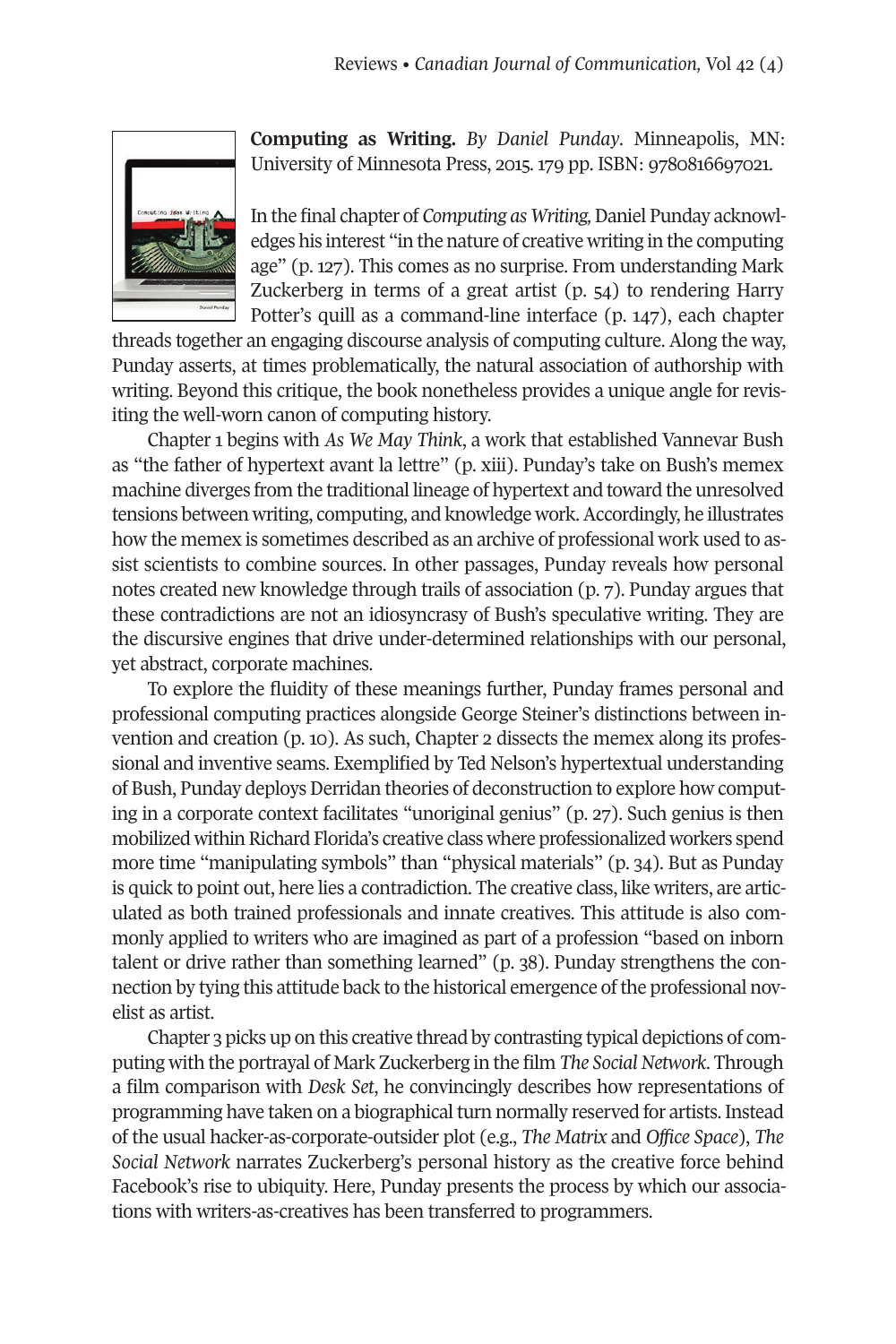Having spent the first half of the book considering the circulation of knowledge workers amongst the concepts of creativity/invention and personal/professional, the second half delves into the devices and archives that are worked upon. It becomes clear, at this point, that the primary thrust of Punday's book is to reveal the contemporary conditions of authorial control. In Chapter 4, he delves into a fascinating comparison of how libraries exist as both literary and computational spaces. But in outlining these differences, his intent is to illustrate the necessity for authors to maintain originality within standardized ebook formats. This authoritative bentis again revisited in Chapter 5, where he explores the paradox that software technology is better protected through the legal framework of copyright for authors than the protections afforded inventors through patents.

As this direction suggests, there is an uneasy assertion of the primacy of authorial intent in Punday's book. This is best illuminated by detailing his thoughts on the ontological status of writing.In Chapter 2, Punday distinguishes his research from claims that equate writing with orality and computation. First, he calls into question both the Bakhtinian position that writing functions in a conversational mode and Cox and McLean's claim that code needs to be treated as a form of speech. He attests that these speech-based approaches are ill-equipped to account for how literature "transcends the immediate conversational moment" (p. 45). On a different front, he purposefully avoids the database and narrative debates within the digital humanities. As such, his research sidesteps the ontological quandaries of asserting whether computing is, oris not, writing.As observed by his choice of case studies, his focus is squarely on the shifting discourses that ascribe computing and writing *as* one another.

But such maneuvers do not avoid the implicit relocation of the essence of writing into the slipstream between creativity and invention. While this aligns with his interest in creative writing, it raises a curious question about the status of "non-creative" writing done by secretaries and typists. For Friedrich Kittler, a secretary or stenographer exemplifies a type of writing that is automatic and "says nothing of … intention or understanding; it speaks only of speech" (1990, p. 228). But Punday does nottake this position. While he shows how secretaries code and "prepare typescripts" (p. 10) for the memex, Punday surprisingly frames them in terms of an orality that limits Bush's desire "to be a writer" (p. 11). This brief mention constitutes a denial of their status as writers. Considering the topic at hand, the writing of secretaries and calculations made by human computers during Bush's period should have been obvious discourses to analyze. This oversight is not only a missed opportunity, but also another example of how computing histories often write women of this period into the margins.

Even with this critique in mind, Punday is not wrong in arguing that the discourses he studies revolve around notions of creativity. To this point, he succeeds most when his true intent is clear: to understand how authors are articulated as programmers and vice versa. If the book is read under these conditions, and not presumed to be tackling the ontological dimensions of computing and writing, then Punday has staked out new ground to understand the complex relationship between two of the most mythologized occupations of modernity.